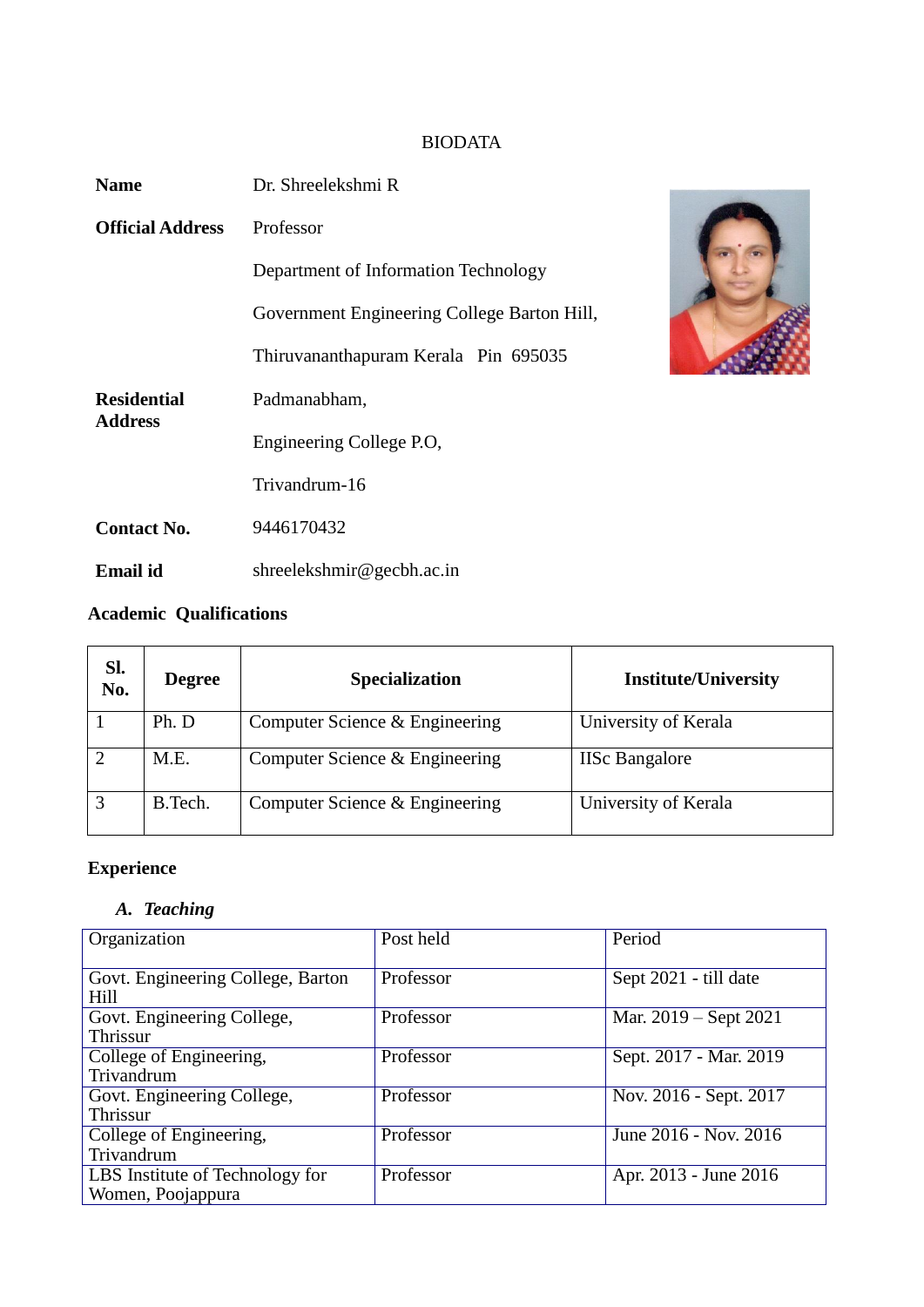| LBS Institute of Technology for | <b>Associate Professor</b> | June 2011 - Apr. 2013    |
|---------------------------------|----------------------------|--------------------------|
| Women, Poojappura               |                            |                          |
| College of Engineering,         | <b>Associate Professor</b> | Aug. 2008 - June 2011    |
| Trivandrum                      |                            |                          |
| College of Engineering,         | <b>Assistant Professor</b> | Sept. $2000 - Aug. 2008$ |
| Trivandrum                      |                            |                          |

# *B. Industry*

| Organization     |         |       | Post held                           | Period                 |
|------------------|---------|-------|-------------------------------------|------------------------|
| National         | Thermal | Power | Deputy Manager (EDP)                | Apr. 1998 - Sept. 2000 |
| Corporation Ltd. |         |       |                                     |                        |
| National         | Thermal | Power | Senior Engineer (EDP)               | Apr. 1995 - Mar. 1998  |
| Corporation Ltd. |         |       |                                     |                        |
| National         | Thermal | Power | Engineer (EDP)                      | Oct. 1991 - Mar. 1995  |
| Corporation Ltd. |         |       |                                     |                        |
| <b>National</b>  | Thermal | Power | Engineering<br>Trainee<br>Executive | Oct. 1990 - Oct. 1991  |
| Corporation Ltd. |         |       | (EDP)                               |                        |

## **Number of Publications**

| Refereed journals                        | : 13                                                                                                                                                                                                                                                                                                |
|------------------------------------------|-----------------------------------------------------------------------------------------------------------------------------------------------------------------------------------------------------------------------------------------------------------------------------------------------------|
| <b>International Conferences</b>         | :15                                                                                                                                                                                                                                                                                                 |
| <b>National Conferences</b>              | $\therefore$ 5                                                                                                                                                                                                                                                                                      |
| Memberships                              | : Senior Member IEEE<br>Life Member CSI<br>Life Member IETE<br>Member Indian Science Congress Association (ISCA)                                                                                                                                                                                    |
| Number of PhD Scholars<br>(guiding)      | $\div$ 5                                                                                                                                                                                                                                                                                            |
| Number of M Tech projects: 7<br>(guided) |                                                                                                                                                                                                                                                                                                     |
| <b>Award Received</b>                    | : CSI Best PhD thesis award                                                                                                                                                                                                                                                                         |
| Areas of Interest                        | : Information Security,<br><b>Image Forensics, Natural Language Processing</b>                                                                                                                                                                                                                      |
|                                          | Research Projects completed : A three year research project titled 'Design and Development of<br>Techniques for increasing the reliability of steganography/<br>steganalysis on Digital images' sanctioned from Kerala State<br>Council for Science Technology and Environment completed in<br>2015 |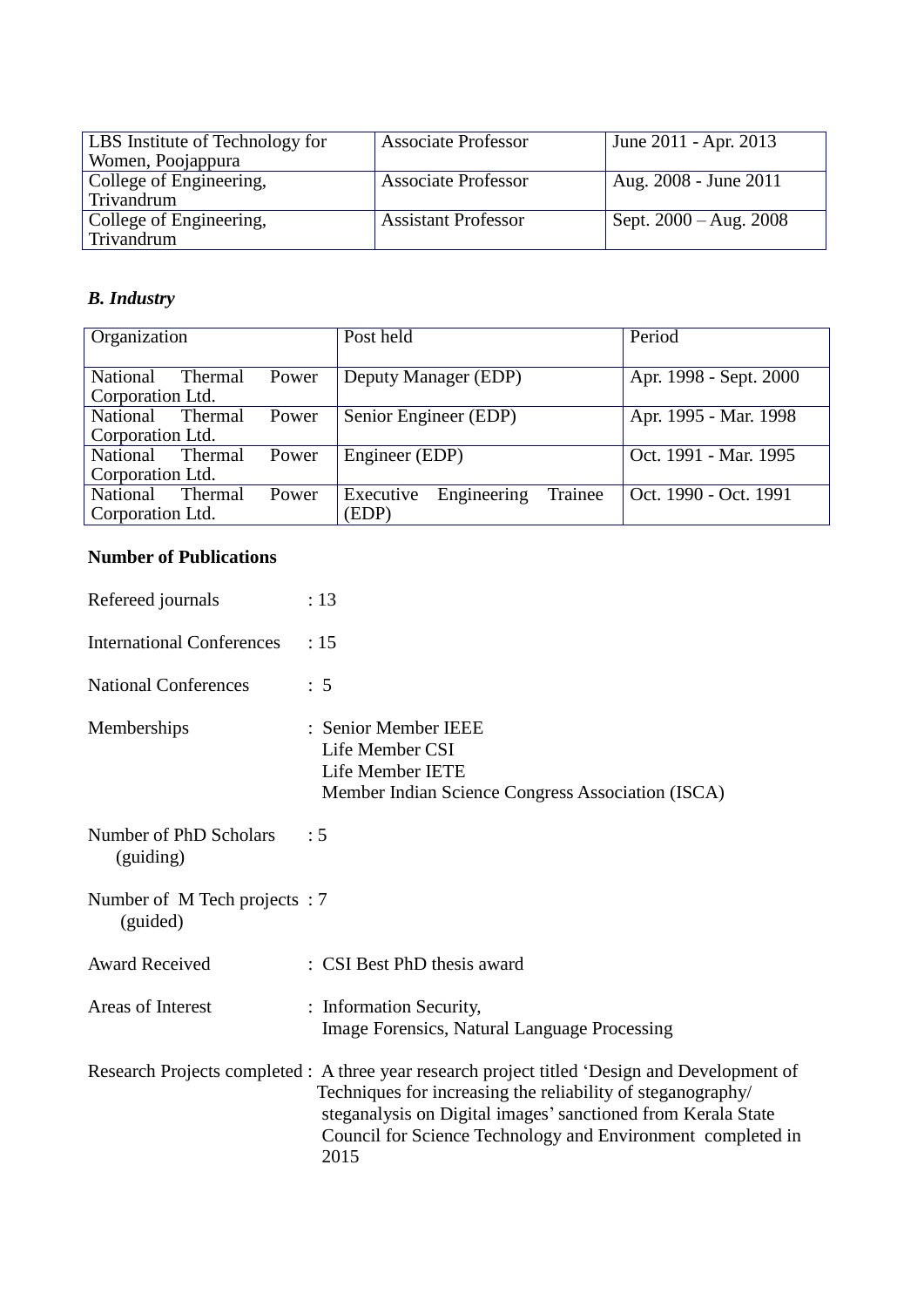#### **Other Contributions :**

- $\triangleright$  Instrumental in computerization activities in the National Capital Regional Office, Delhi, NTPC during 1991 to 1995
- $\triangleright$  Instrumental in design of campus wide fibre optic network at NTPC power plant Kayamkulam during 1999 to 2000
- $\triangleright$  Instrumental in implementation and maintenance of Online applications for Materials Management, Finance Management, and Operations Management at NTPC power plant Kayamkulam during 1998 to 2000
- $\triangleright$  Member, Syllabus Revision Committee, 2008 scheme, University of Kerala
- $\triangleright$  Member, Syllabus Revision Committee, 2013 scheme, University of Kerala
- Member, Curriculum Development Committee, 2015 scheme, APJ Abdul Kalam Technological University
- P Department Co-ordinator TEQIP-I from 2005 to 2011
- Department Co-ordinator for NBA Accreditation in 2007
- Procurement Co-ordinator for TEQIP-II from 2011 to 2016
- Head of Department of Computer Science & Engineering, LBSITW from 2012 to 2016
- $\triangleright$  Head of Department of Computer Science & Engineering, College of Engineering Trivandrum, from 2017 to 2019
- Member, Technical Committee, Directorate of Technical Education, Kerala since 2019
- Member Research Ambience Committee from 2006 to 2011
- ▶ Member Organizing Committee for ICCC 2010
- Member Research Guidance Committee at LBSITW, Trivandrum from 2013 to 2016
- Reviewer In International Conference On Control, Communication & Computing, CET Trivandrum, Dec 2013
- $\triangleright$  Publication co chair in the first International Conference on Computing Systems and Communications held at LBSITW, Trivandrum, Dec 2014
- Member, Technical Review and Publications Committee of First International Conference on Computational Systems and Communications (ICCSC) organized by LBSITW, Trivandrum in 2014
- $\geq$  One of the editors of proceedings of 2<sup>nd</sup> National Conference on Advances in Computational Intelligence and Communication Technologies organized by LBSITW, Trivandrum in 2016
- $\triangleright$  Member, Technical Review and Publications Committee of National Conference on Advances in Computational Intelligence and Communication Technologies organized by LBSITW, Trivandrum in 2016
- ▶ Reviewer for ICTACT Journal on Image and Video Processing
- Technical Programme Committee Chair, International Conference on Control, Communication, and Computing (IC4) organized by College of Engineering Trivandrum in 2018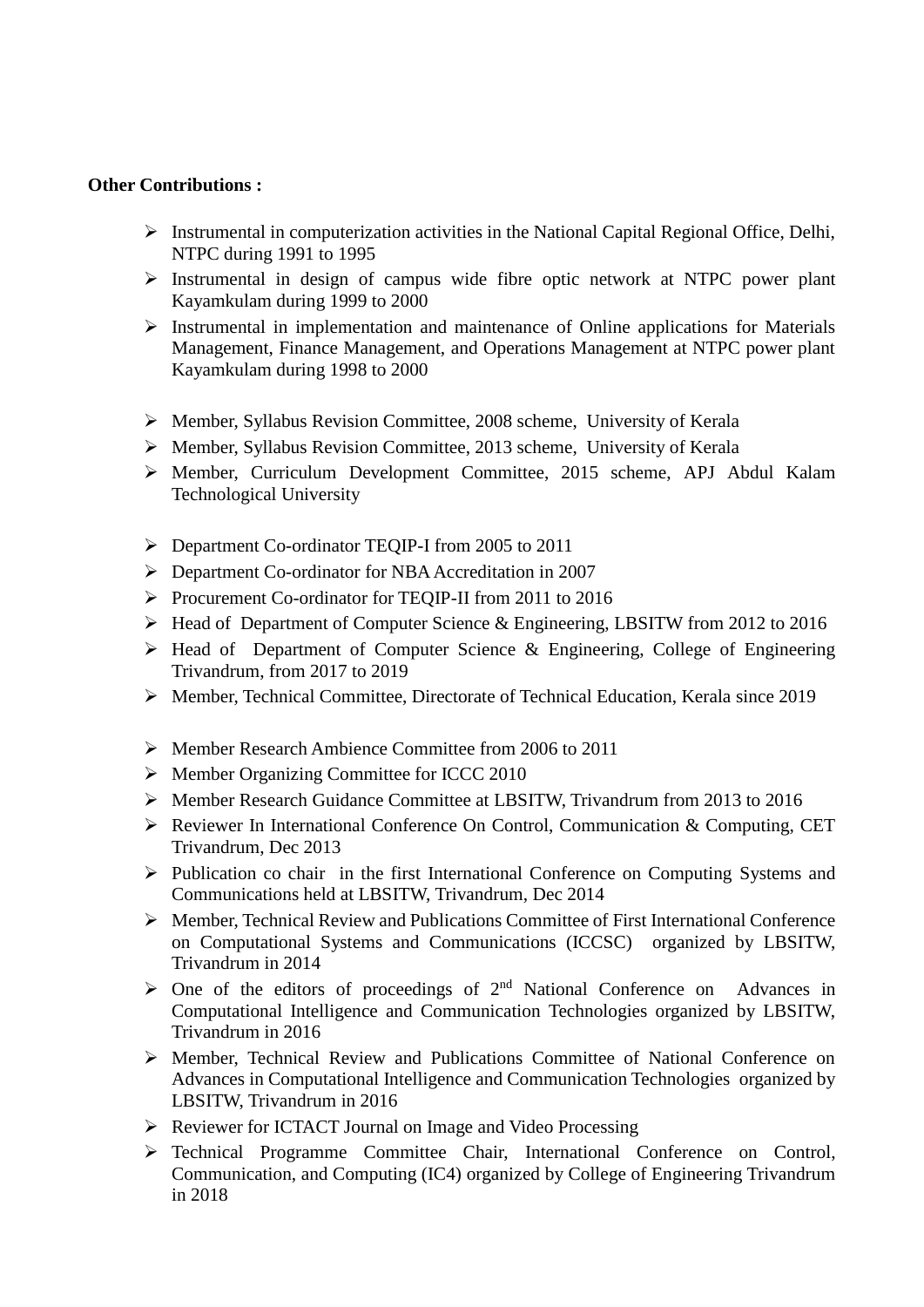Member Research Guidance Committee at LBSITW, Trivandrum since June 2021

#### **List of publications**

#### **Journals**

- 1. N. R. Neena Raj and R. Shreelekshmi, "A survey on fragile watermarking based image authentication schemes," *[Multimed. Tools. Appl.](https://dblp.org/db/journals/mta/mta80.html#RajS21)*, vol. 80, no. 13, pp. 19307-19333, May 2021.
- 2. R. Shreelekshmi, M. Wilscy, and C. E. Madhavan, "Undetectable least significant bit replacement steganography," *Multimed. Tools. Appl.*, vol. 78, no. 8, pp. 10565–10582, Apr. 2019.
- 3. Sajana V S, Shreelekshmi R, "Role of Verbs and Nouns in Text Clustering Using WordNet based Lexical Chains," *J. Adv. Res. in Dynamical Control Syst.*, no. 11-Special Issue, pp. 506-510, 2017.
- 4. S A Arya, Kavya Vinod, A V Lekshmi, Lydia Rose Thomas, R Shreelekshmi, *"*A Hybrid Approach on Uncompressed Images Using LSB Steganography: S-Tool," *Int. J. Eng. Future Technol.*, vol. 5, no. 5, 2016, pp 27-35.
- 5. Nandana V, Jithendran A, Shreelekshmi R, "Survey on RTOS: Evolution, types & current Research," *Int. J. Comput. Appl.*, vol. 121, no.21, 2015, pp. 28-31.
- 6. Nandana V, Jithendran A, Shreelekshmi R, "Analysis of porting Free RTOS on MSP430 architecture and study of performance parameters on small factor Embedded Systems," *Int. J. Advance Res. Eng. Technol.*, vol 3, no. 9, 2015, pp. 95-99.
- 7. Sruthi S and Shreelekshmi R, "Video compression from fundamentals to H.264 and H.265 standards," *Int. J. Eng. Comput. Sci.*, vol. 4, no. 1, 2015, pp. 13468-13473.
- 8. Sruthi S and Shreelekshmi R, "An adaptive video compression technique for resource constraint Syst.," *Int. J. Eng. Adv. Technol.*, vol. 4, no. 6, 2015, pp. 292-298.
- 9. Shreelekshmi R, M Wilscy and C E Veni Madhavan. "Improved LSB stegananalysis based on analysis of adjacent pixel pairs," *Signal, Image and Video Process.* vol. 7, issue 5, pp. 811- 816, Sept. 2013, doi:10.1007/s11760-011-0270-4.
- 10. Shreelekshmi R, M Wilscy, C E Veni Madhavan, "Improving the reliability of detection of LSB replacement steganography," *Int. J. Netw. Secur. its Appl.*, vol. 2, no. 4, Oct. 2010, pp. 247-254.
- 11. Shreelekshmi R, M Wilscy, C E Veni Madhavan, "Pre-processing Cover images for more secure LSB steganography," *Int. J. Comput. Theory Eng.*, vol. 2, no. 4, Aug. 2010, pp. 546- 551.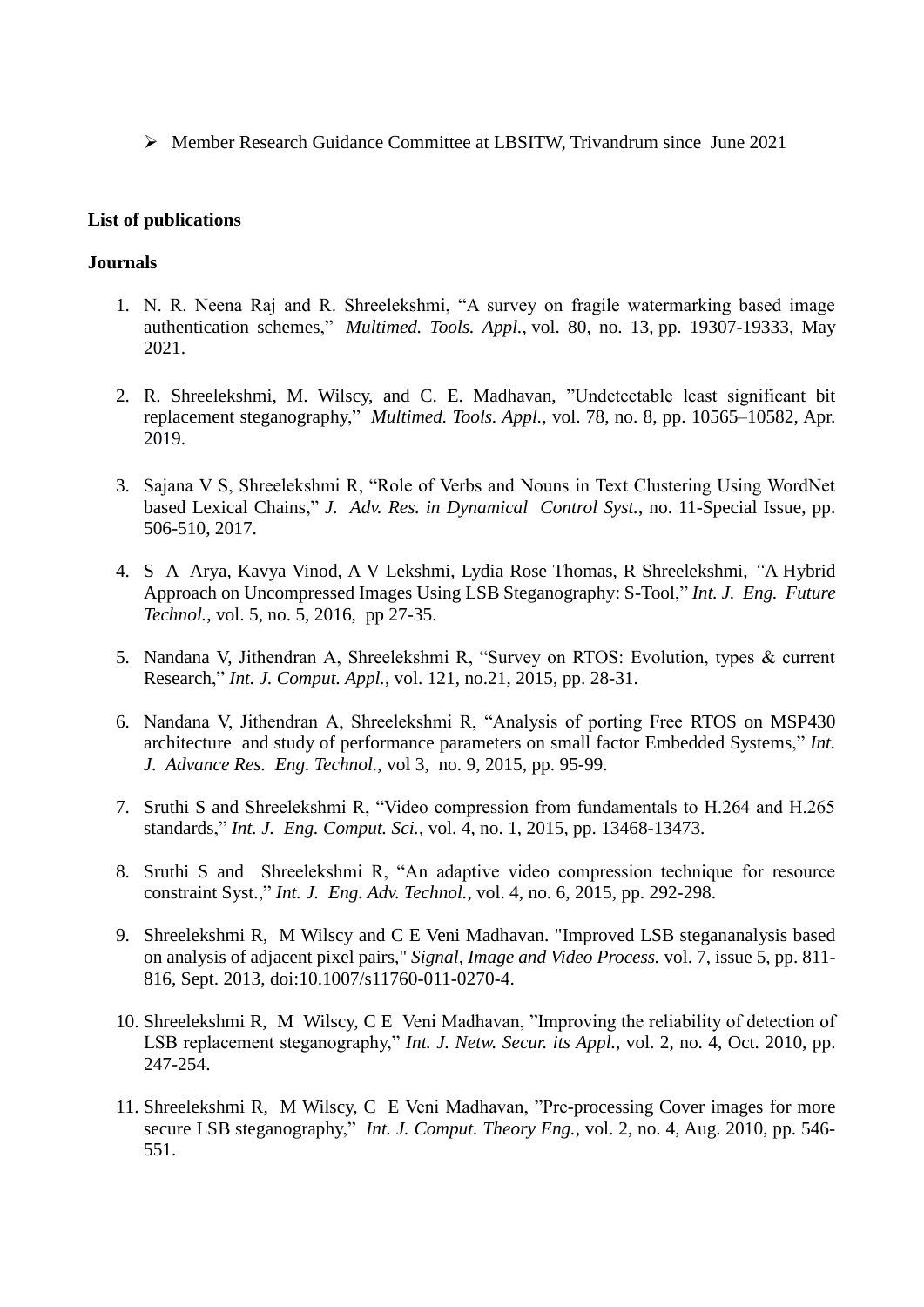- 12. Shreelekshmi R, M Wilscy, C E Veni Madhavan, "An image classification scheme for increasing reliability of least square method and sample pair method," *Int. J. Comput. Netw. Secur.*, vol. 2, no. 1, Jan. 2010, pp. 86-90.
- 13. M Agrawal, N Gupta, R Shreelekshmi, M N Murthy, "Efficient Pattern Synthesis for nearest neighbour classifier," *[P](http://www.sciencedirect.com/science/article/pii/S0031320305001780)attern recognit.*, vol. 38, issue 11, Nov. 2005, pp. 2200–2203, [doi:](http://dx.doi.org/10.1016/j.patcog.2005.03.029)  [10.1016/j.patcog.2005.03.029.](http://dx.doi.org/10.1016/j.patcog.2005.03.029)

#### **Conferences (International)**

- 1. Anju J, Shreelekshmi R, "Secure Content-based Image Retrieval using Combined Features in Cloud," in Proc. *Int. Conf. Distrib. Comput. and Internet Technol.*, in Lecture Notes in Comput. Sci., Springer, vol.11969, Jan. 2020, pp 179-197, doi:10.1007/978-3-030-36987- 3\_11.
- 2. Nishy Reshmi S and Shreelekshmi R, "Textual Entailment based Semantic Similarity Using WordNet," in Proc. *IEEE Int. Conf. Intell. Comput., Instrum. and Control Technologies*, July 2019, pp. 1188-1192, doi: 10.1109/ICICICT46008.2019.8993180.
- 3. Anju J. and Shreelekshmi R, "Modified feature descriptors to enhance secure content-based image retrieval in cloud," in Proc. *IEEE Int. Conf. Intell. Comput., Instrum. Control Technologies*, July 2019, pp. 674-680, doi**:** [10.1109/ICICICT46008.2019.8993195.](https://doi.org/10.1109/ICICICT46008.2019.8993195)
- 4. N. R. Neena Raj and R. Shreelekshmi, "Security analysis of Hash Based Fragile Watermarking Scheme for Image Integrity," in Proc. *IEEE Int. Conf. Intell. Comput., Instrum. Control Technologies*, July 2019, pp. 651-654, doi**:** 10.1109/ICICICT46008.2019.8993317.
- 5. Neena Raj N R and R Shreelekshmi, "Blockwise Fragile Watermarking Schemes for Tamper Localization in Digital Images," *Int. Conf. Control, Communication, Comput. (IC4)*, July 2018, pp. 441-446.
- 6. Sajana V S and Shreelekshmi R, "WordNet based Word Similarity Measures," in Proc. *IETE Int. Conf. Robot. Automat.*, 2016, pp. 24-27.
- 7. S A Arya, Kavya Vinod, A.V Lekshmi, Lydia Rose Thomas, R. Shreelekshmi, *"*A Hybrid Approach on Uncompressed Images Using LSB Steganography: S-Tool," in Proc. *Int. Conf. Emerg. Trends Sci., Eng., Bus. Disaster Manage., 2015.*
- 8. Harisha R, Gresshma Jayan, Anusa M, Agnes Alosh, Shreelekshmi R, "A minutae based fingerprint recognition system," in Proc. *Int. Conf. Emerg. Trends Eng.. & Technol., 2015.*
- 9. Shreelekshmi R and Baby Vijilin, "Color Image Compression using Bit Plain Reduction," in Proc. *Int. Conf. Advances in Comput., Communication Inf. Sci., 2014*
- 10. Shreelekshmi R and Baby Vijilin, "Quality enhancement of adaptively compressed images using bit plane removal", in Proc. *IEEE Int. Conf. Comput. Syst. Commun.,* 2014, pp. 260- 265.